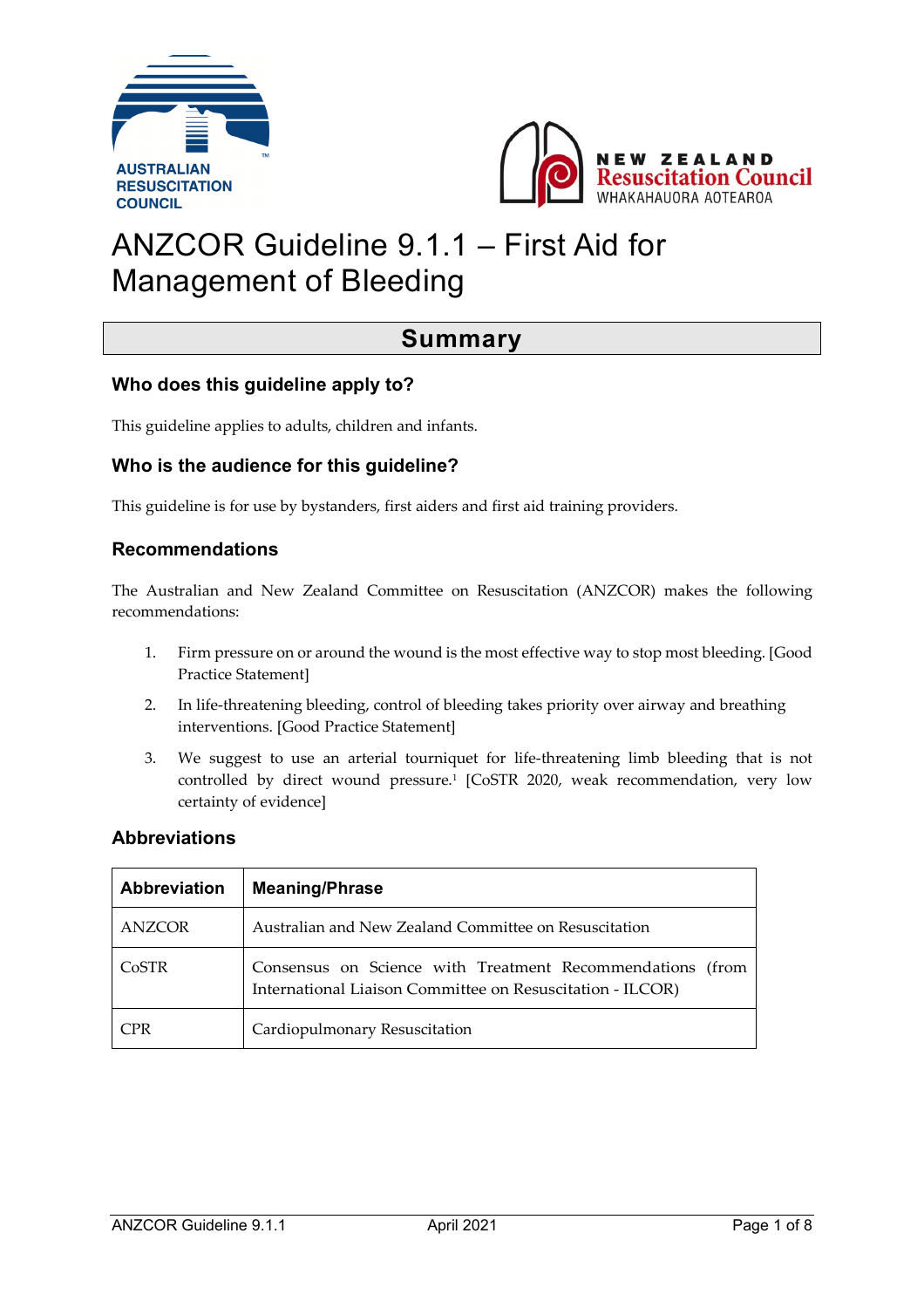## **1 External Bleeding**

The use of pressure on or around the wound is usually the fastest, easiest and most effective way to stop external bleeding.<sup>1,2,3,4</sup>, [Good Practice Statement] Other methods should be used if direct pressure alone does not control severe bleeding. The aim is to stop further bleeding whilst waiting for help to arrive. There is no evidence that elevating a bleeding part will help control bleeding<sup>1,5</sup> and there is the potential to cause more pain or injury.

Bleeding should be managed as severe, life-threatening bleeding in the following situations:

- amputated or partially amputated limb above wrist or ankle
- shark attack, propeller cuts or similar major trauma to any part of the body
- bleeding not controlled by local pressure
- bleeding with signs of shock, i.e. pale and sweaty plus pulse rate  $>100$ , or capillary refill  $>2$ sec and/or decreased level of consciousness

### **1.1 Management**

- Use standard precautions (e.g. gloves, protective glasses) if readily available.
- Management of all bleeding begins with application of pressure on or around the wound.
- If bleeding is severe or life-threatening, controlling the bleeding takes priority over airway and breathing interventions. Lie the person down, apply pressure and call for an ambulance.
- If there is severe, life threatening bleeding from a limb, not controlled by pressure, we suggest to apply an arterial tourniquet above the bleeding point, if trained in its use and one is available. <sup>1</sup> [CoSTR 2020: weak recommendation, very low certainty of evidence]
- If there is severe, life-threatening bleeding from a wound site not suitable for tourniquet, or from a limb when a tourniquet is not available or has failed to stop the bleeding, we suggest to apply a haemostatic dressing, if trained in its use and one is available.<sup>1,5</sup> [CoSTR 2020: weak recommendation, low quality evidence]
- For the majority of non-life-threatening cases, first aiders should follow the sequence of DRSABCD, where control of bleeding follows establishing airway and commencing CPR if required.
- If the person is unresponsive and not breathing normally, follow the Basic Life Support Flowchart. [Refer to ANZCOR Guideline 8]

### **1.2 Direct Pressure Method**

Where the bleeding point is identified, the rescuer, a bystander or the injured person should control bleeding by:

- Applying firm, direct pressure sufficient to stop the bleeding. Pressure can be applied using hands or a pad over the bleeding point.
- If bleeding continues, apply a second pad and a tighter bandage over the wound. If bleeding still continues, check that the pad and bandage are correctly applied, directly over the bleeding. If not, it may be necessary to remove the pad(s) to ensure that a specific bleeding point has not been missed. Applying firmer pressure, only using 1 to 2 pads over a small area, will achieve greater pressure over the bleeding point than continuing to layer up further pads.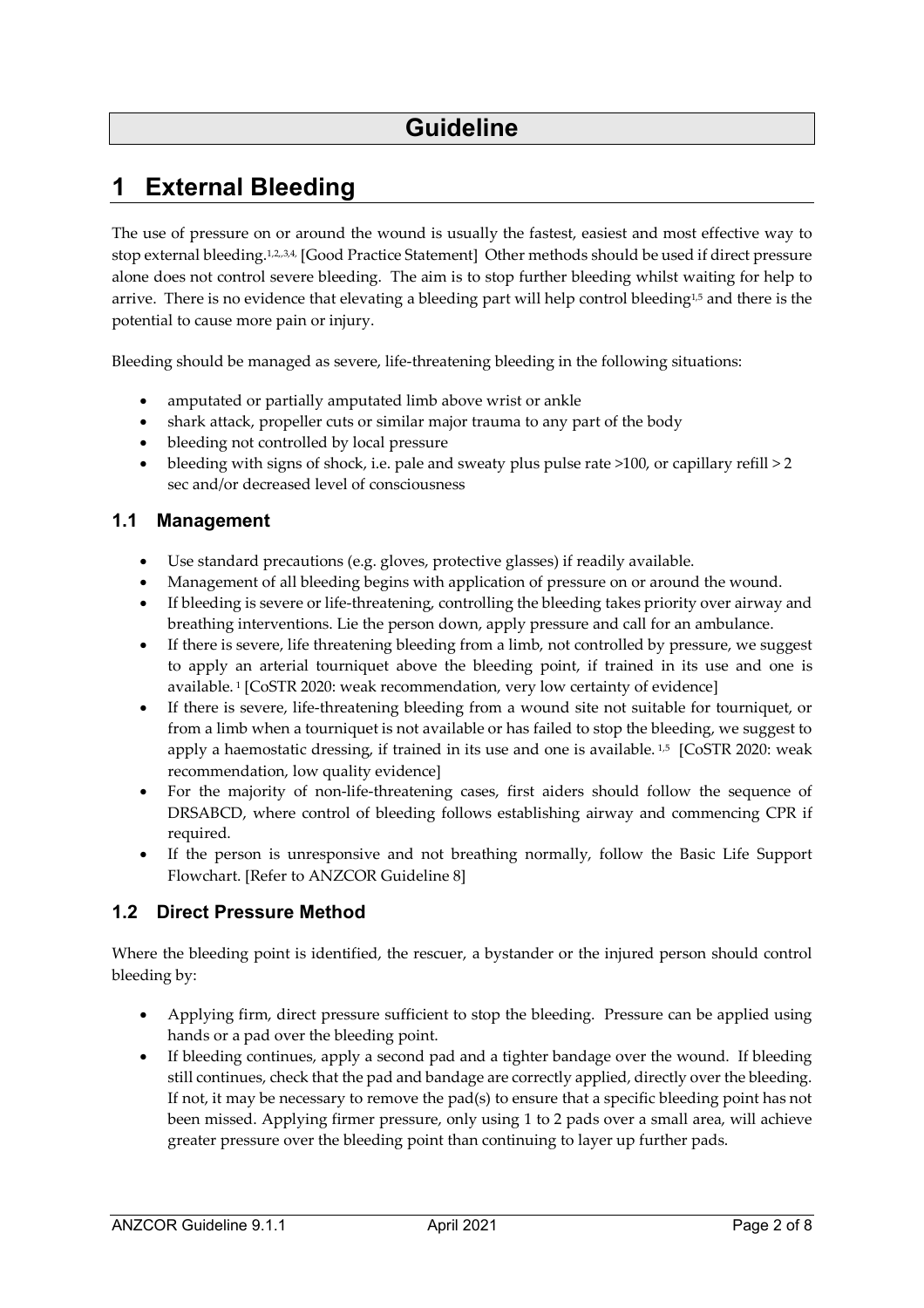To assist in controlling bleeding, where possible:

- Advise the person to lie down and remain still
- Restrict movement by immobilizing a bleeding limb

### **1.3 Embedded Objects**

If there is an obvious embedded object causing bleeding, use pressure around the object. [ Good Practice **Statement1** 

- Do not remove the embedded object because it may be plugging the wound and restricting bleeding.
- Apply padding around or on each side of the protruding object, with pressure over the padding.

Pressure application methods may be insufficient to control bleeding. It may still be necessary to use other measures including an arterial tourniquet or haemostatic dressings.

### **1.4 Arterial tourniquet**

- Arterial tourniquets should only be used for life-threatening bleeding from a limb, where the bleeding cannot be controlled by direct pressure. Ideally, a tourniquet **should not** be applied over a joint or wound, and **must not** be covered up by any bandage or clothing.
- Commercially manufactured windlass tourniquets such as those based on military designs are more effective than improvised tourniquets<sup>1</sup>. An example of a military tourniquet is shown in Fig 1 below. Effective use of commercial tourniquets is optimal when first aid providers are trained in proper application techniques.
- All arterial tourniquets should be applied in accordance with the manufacturer's instructions (or 5 cm above the bleeding point if no instructions) and tightened until the bleeding stops.
- If a tourniquet does not stop the bleeding its position and application must be checked. Ideally the tourniquet is not applied over clothing nor wetsuits and is applied tightly, even if this causes local discomfort.
- If bleeding continues, a second tourniquet (if available) should be applied to the limb, preferably above the first.
- If a correctly applied tourniquet(s) has failed to control the bleeding consider using a haemostatic dressing in conjunction with the tourniquet.<sup>1,5</sup> [Good Practice Statement]
- An elastic **venous** tourniquet (designed to assist drawing blood samples or inserting intravenous cannulae) is **not** suitable for use as an arterial tourniquet.
- Improvised tourniquets are unlikely to stop all circulation to the injured limb without risk of tissue damage. Improvised tourniquets which do not stop all circulation can increase bleeding. Nonetheless, in the context of life-threatening bleeding, an improvised tourniquet is likely to be better than no tourniquet. Tourniquets, ideally of a similar broad width to commercial types, can be improvised using materials from a first aid kit (e.g. triangular bandage, elastic bandage) from clothing, a surfboard leg rope or other available similar items. Improvised tourniquets should be tightened by twisting a rod or stick under the improvised tourniquet band, similar to the windlass in commercial tourniquets.
- The time of tourniquet application must be noted and communicated to emergency/paramedic personnel. Once applied, the person requires urgent transfer to hospital and the tourniquet should not be removed until the person receives specialist care.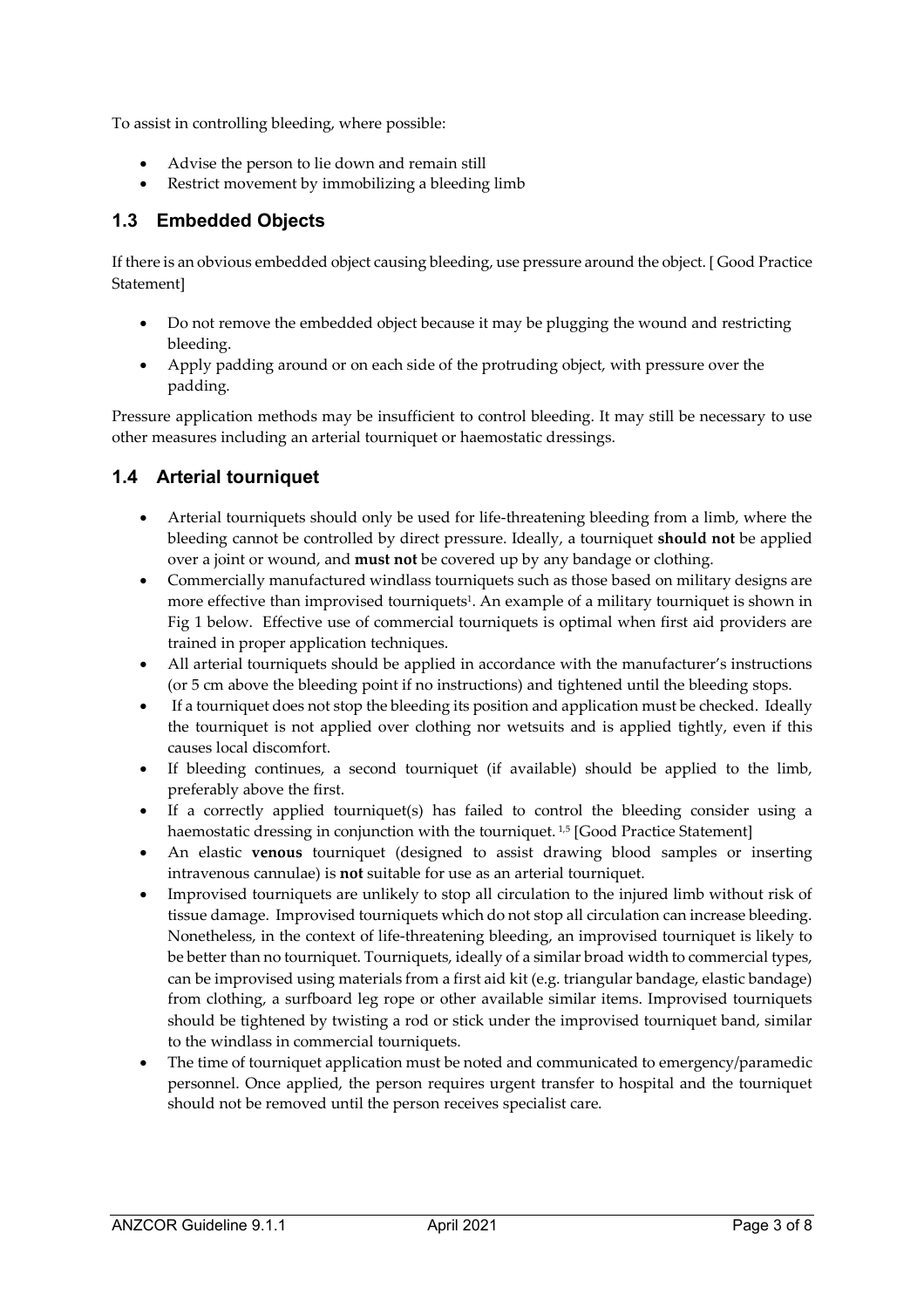#### Figure 1: Combat Application Tourniquet



#### **1.5 Haemostatic dressings**

- Haemostatic dressings are impregnated with agents that help stop bleeding. The haemostatic dressings included in the CoSTR 2015 recommendations contained the products kaolin and chitosan.6 They are commonly used to control bleeding in the surgical and military settings but their use in the civilian, non-surgical setting is becoming more common. An example is shown in Fig 2 below.
- When available and the first aid provider is trained in their use, we suggest that haemostatic dressings are of most value in the following situations [CoSTR 2015: weak recommendation, very low quality evidence]:5
	- o Severe, life-threatening bleeding not controlled by wound pressure, from a site not suitable for tourniquet use.
	- o Severe, life-threatening bleeding from a limb, not controlled by wound pressure, when the use of a tourniquet(s) alone has not stopped the bleeding, or a tourniquet is not available.
- Haemostatic dressings must be applied as close as possible to the bleeding point, held against the wound using local pressure (manually initially) then held in place with the application of a bandage (if available). Haemostatic dressings should be left on the bleeding point until definitive care is available.

The need to control the bleeding is paramount. The risks associated with the first aid use of tourniquets and haemostatic dressings are less than the risk of uncontrolled severe, life-threatening bleeding. These adjuncts provide temporary bleeding control and rapid transfer to hospital remains critically important.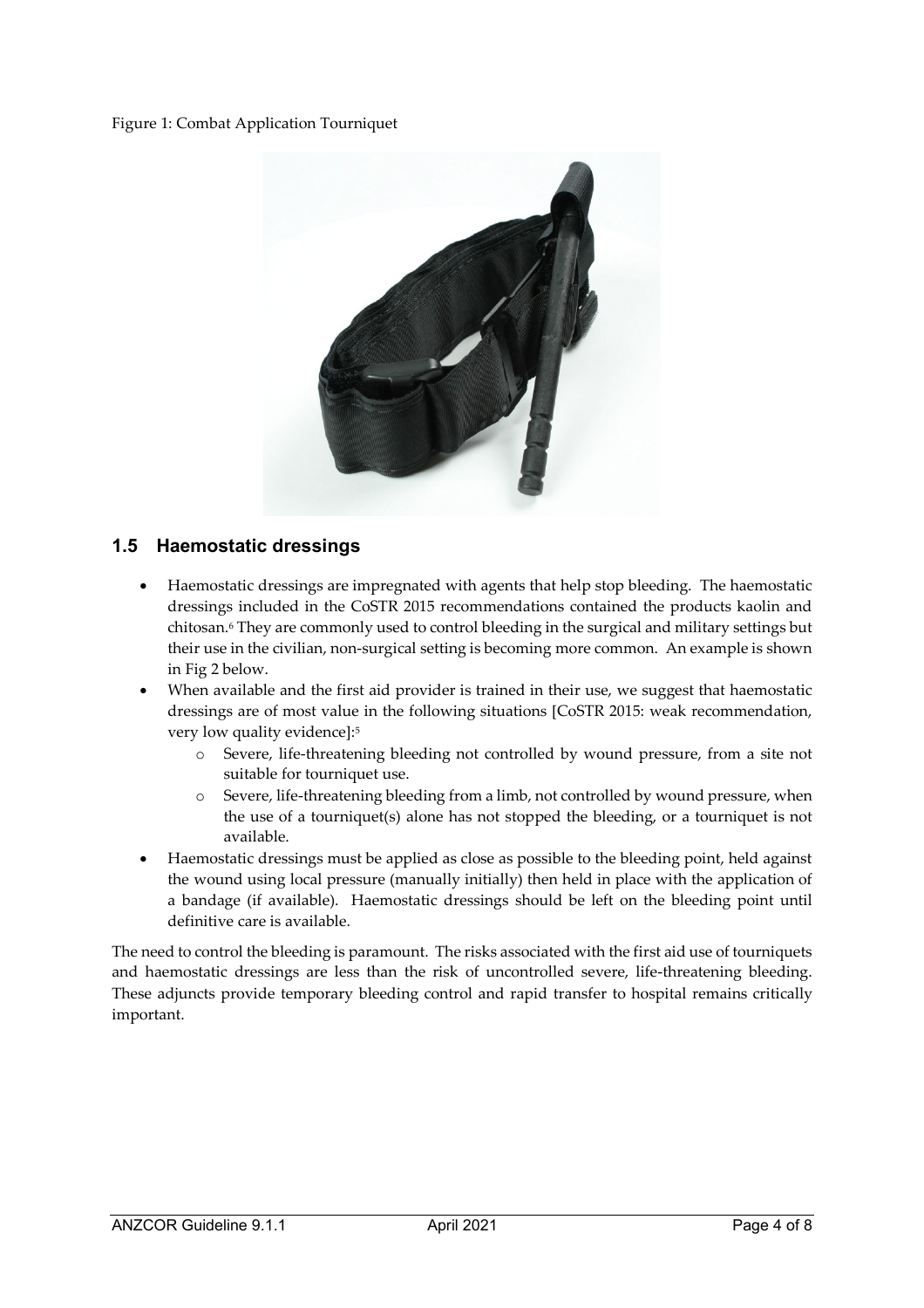Figure 2: Kaolin impregnated gauze (an example of a haemostatic dressing)



### **1.6 Flow Chart for First Aid Control of External Bleeding**

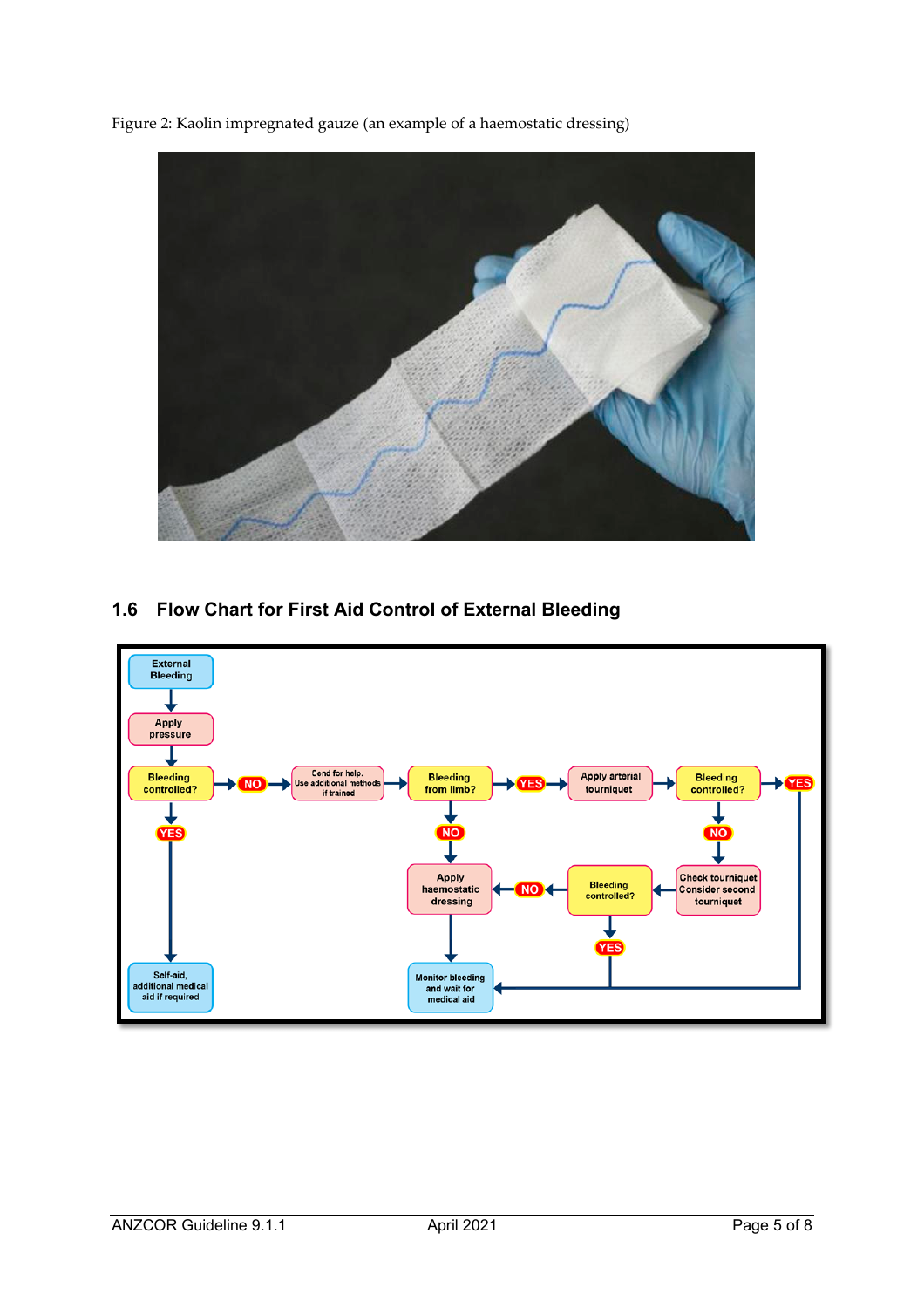## **2 Internal Bleeding**

### **2.1 Recognition**

Internal bleeding may be difficult to recognise, but should always be suspected where there are symptoms and signs of shock. [Refer to ANZCOR Guideline 9.2.3]

Internal bleeding includes bruising, locally contained bleeding (e.g. an "egg on the head") and the bleeding associated with injury or disease of organs in the abdomen or chest, as well as fractures. Severe bleeding may also occur from complications of pregnancy.

Symptoms and signs may include:

- pain, tenderness or swelling over or around the affected area
	- the appearance of blood from a body opening, eg:
		- o bright red and/or frothy blood coughed up from the lungs
		- o vomited blood which may appear bright red or as dark brown "coffee grounds"
		- o blood-stained urine
		- o vaginal bleeding or bleeding from the penis
		- o rectal bleeding which may be bright red or black and "tarry"
- shock in the case of severe bleeding

#### **2.2 Management**

Severe internal bleeding is life-threatening and requires urgent treatment in hospital.

- Send for an ambulance.
- Lie the person down
- Treat shock [Refer to ANZCOR Guideline 9.2.3]

#### **2.3 Closed Bleeding in a Limb**

- If there is bruising to a limb and no external bleeding, we suggest to use pressure and a cold pack if available. <sup>5</sup> [CoSTR 2015: weak recommendation, low quality evidence]
- If closed bleeding in a limb is causing severe swelling or pain, or the person is showing signs of shock [Refer to ANZCOR Guideline 9.2.3], send for an ambulance [Good Practice Statement]

## **3 Nose Bleed (Epistaxis)**

For a nose bleed:

- Pressure must be applied equally to both sides of the nose, over the soft part below the bony bridge (usually between the thumb and index finger).
- The person should lean with the head forward to avoid blood flowing down the throat.
- Encourage the person to spit out blood rather than swallow it as swallowed blood irritates the stomach, and causes vomiting which can worsen the bleeding.
- The person should remain seated at total rest for at least 10 minutes. On a hot day or after exercise, it might be necessary to maintain pressure for at least 20 minutes.
- If bleeding continues for more than 20 minutes seek medical assistance.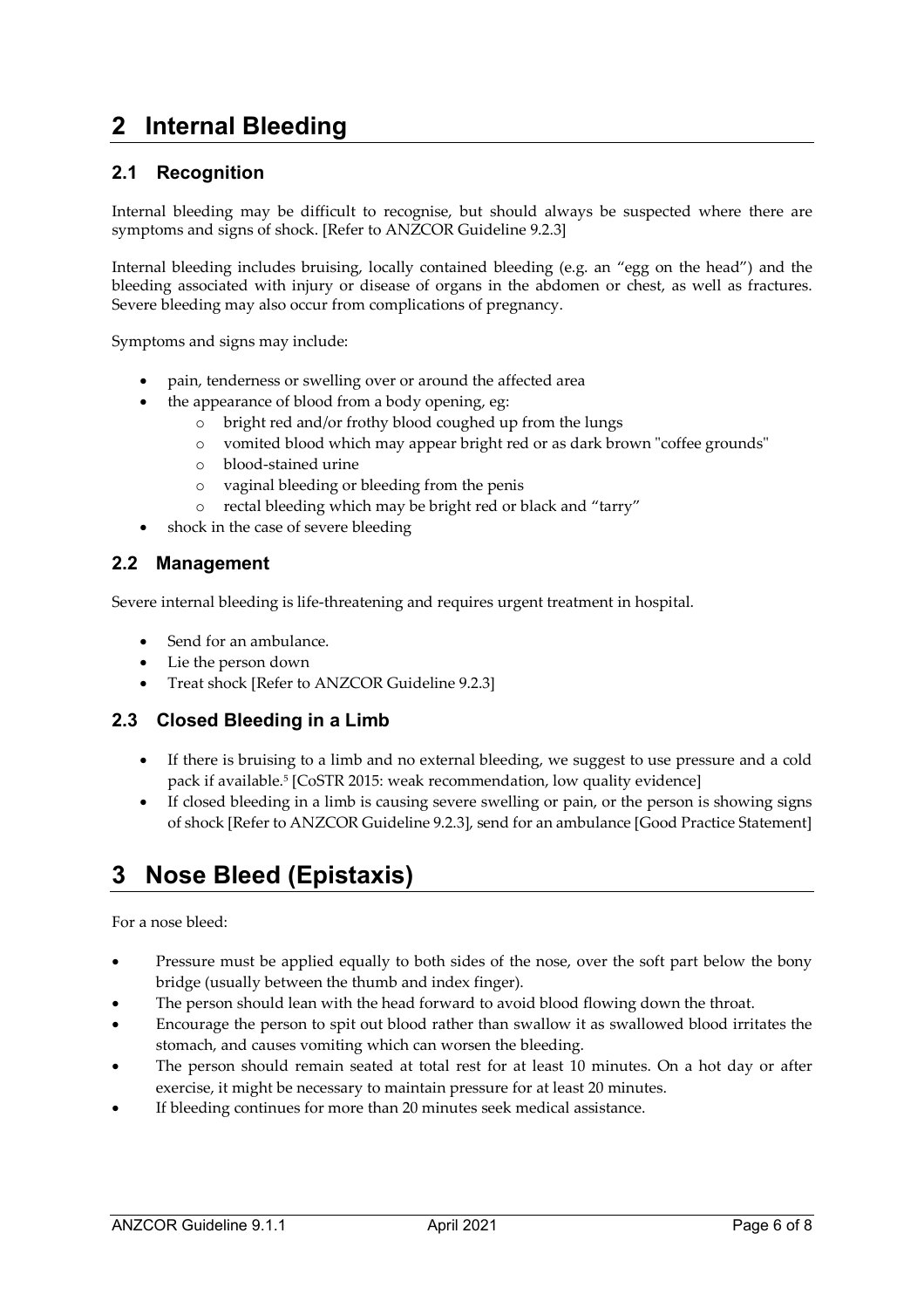## **4 Management of All Severe Bleeding**

- Call for an ambulance
- Reassure the person
- Assist the person into a position of comfort, preferably lying down
- Keep the person warm
- Monitor the vital signs at frequent intervals
- Administer oxygen if available and trained to do so [Refer to ANZCOR Guideline 9.2.10]
- **Do not** give any food or drink orally, including medications
- Treat shock [Refer to ANZCOR Guideline 9.2.3]
- If the person is unresponsive and not breathing normally, follow the Basic Life Support Flowchart [Refer to ANZCOR Guideline 8]

### **References**

- 1. Nathan P. Charlton, Janel M. Swain, Jan L. Brozek, Maja Ludwikowska, Eunice Singletary, David Zideman, Jonathan Epstein, Andrea Darzi, Anna Bak, Samer Karam, Zbigniew Les, Jestin N. Carlson, Eddy Lang & Robby Nieuwlaat (2020): Control of Severe, Life-Threatening External Bleeding in the Out-of-Hospital Setting: A Systematic Review, Prehospital Emergency Care, 2020, DOI: 10.1080/10903127.2020.1743801
- 2. Walker S.B., Cleary S., Higgins M. Comparison of the FemoStop device and manual pressure in reducing groin puncture site complications following coronary angioplasty and coronary stent placement. International Journal of Nursing Practice. Dec. 2001. **7**(6):366-75.
- 3. Simon A., Bumgarner B., Clark K., Israel S. Manual versus mechanical compression for femoral artery hemostasis after cardiac catheterization. American Journal of Critical Care. Jul 1998. **7**(4):308-13.
- 4. Naimer S.A., Chemla F. Elastic adhesive dressing treatment of bleeding wounds in trauma victims. American Journal of Emergency Medicine. 2000.**18**:816-819.
- 5. Zideman, D. A., Singletary, E. M., De Buck, E.,et al. (2015). Part 9: First aid: 2015 International Consensus on First Aid Science with Treatment Recommendations. Resuscitation*,* 95, e225. http://www.cprguidelines.eu/assets/downloads/costr/S0300-9572(15)00368-8\_main.pdf Accessed 21/11/2015
- 6. Devlin JJ, Kircher S, Kozen BG et al. Comparison of Chitoflex®, CELOX™, and QuickClot™ in Control of Hemorrhage. 2011. Journal of Emergency Medicine. 2011;41(3), 237-245

## **Further Reading**

- ANZCOR Guideline 9.2.3 Shock
- ANZCOR Guideline 9.1.4 Head Injury
- ANZCOR Guideline 9.2.10 The Use of Oxygen in Emergencies